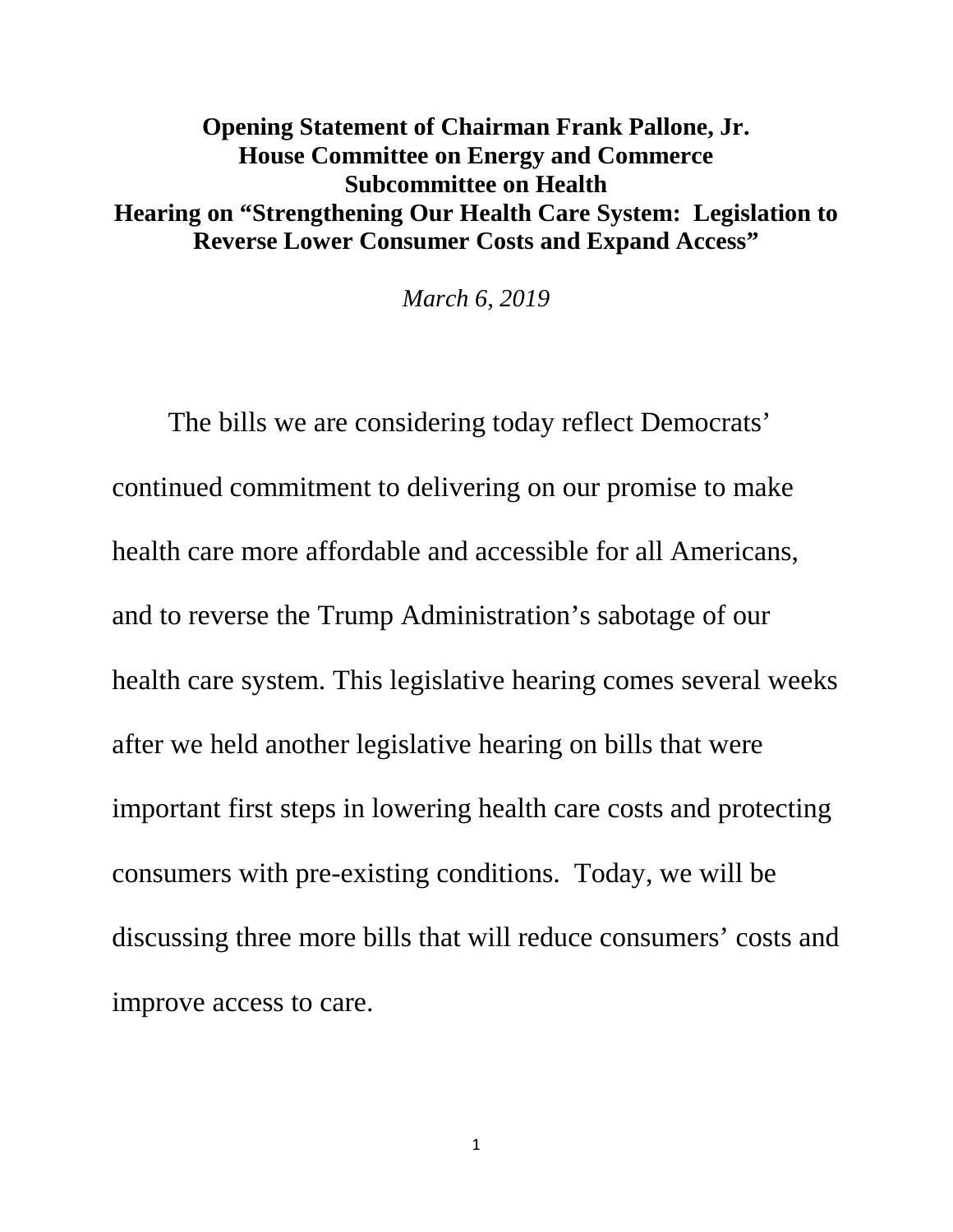One way to ensure that people have access to health care is to provide them the support and information they need to make the right decision. We will be discussing a bill introduced by Ms. Castor that would reverse the Trump Administration's harmful cuts to the navigator program. The Trump Administration has gutted funding for the navigator program by over 80 percent, leaving huge swathes of the country without access to fair and unbiased enrollment help. We should restore this critical funding and ensure that navigators can provide fair and impartial information on people's enrollment and financial assistance options.

We should also look at providing states another round of funding to establish State-Based Marketplaces. The SAVE Act was introduced by Representatives Andy Kim and Brian Fitzpatrick. As you may recall, some state legislatures who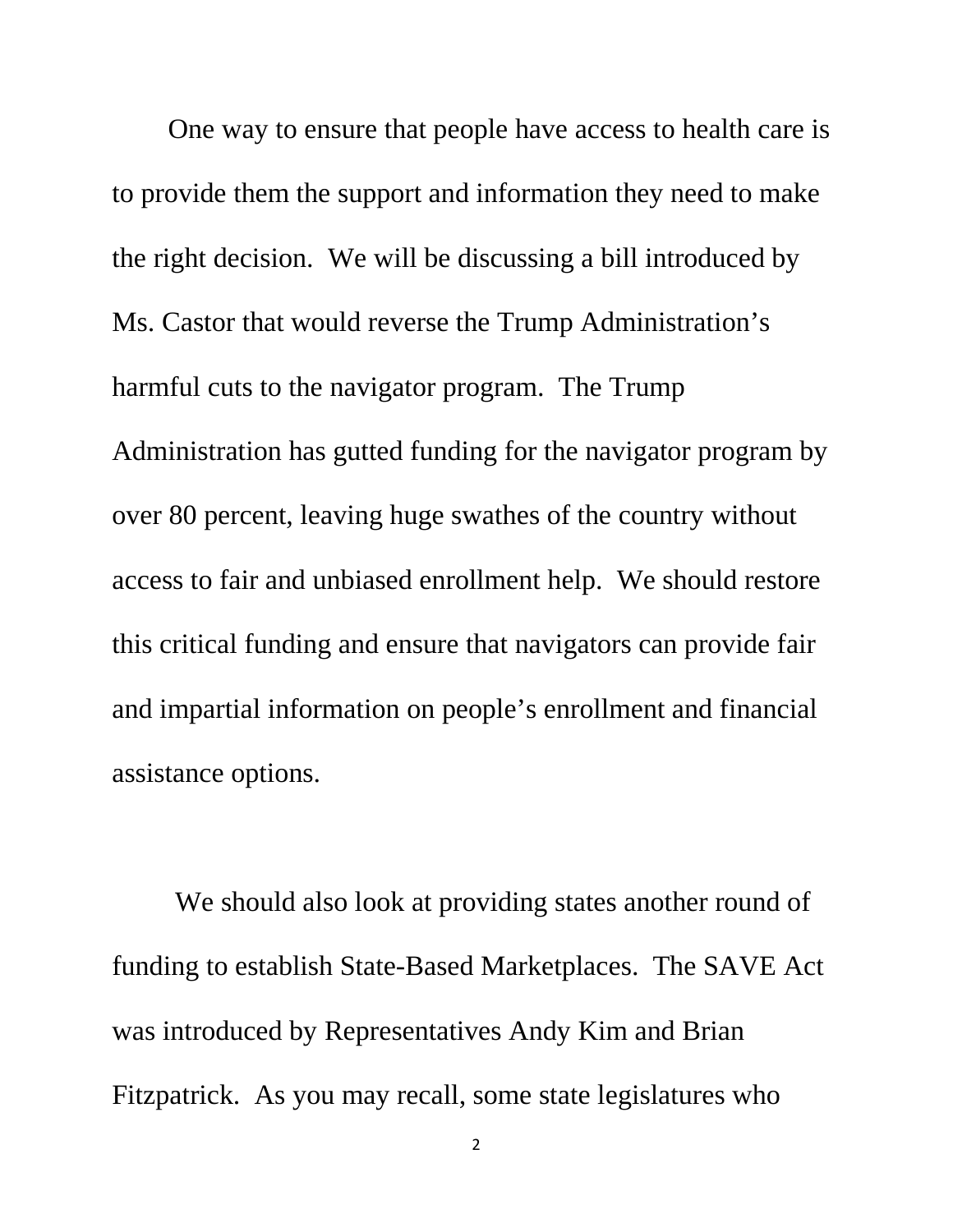wanted to establish State-Based Marketplaces were unable to, due to the opposition of their Republican Governors. In my state of New Jersey, former Governor Chris Christie in 2012 vetoed a bill to establish a State-Based Marketplace for the residents of New Jersey.

While all states have been negatively affected by the Trump Administration's sabotage, State-Based Marketplaces have been better able to weather these storms. In 2018, premiums in these marketplaces were 17 percent lower than in the Federally-Facilitated Marketplace, and enrollment in these states has outpaced enrollment in the Federally-Facilitated Marketplace states.

The State-based exchange framework also gives states the opportunity to tailor the program to meet the needs of their state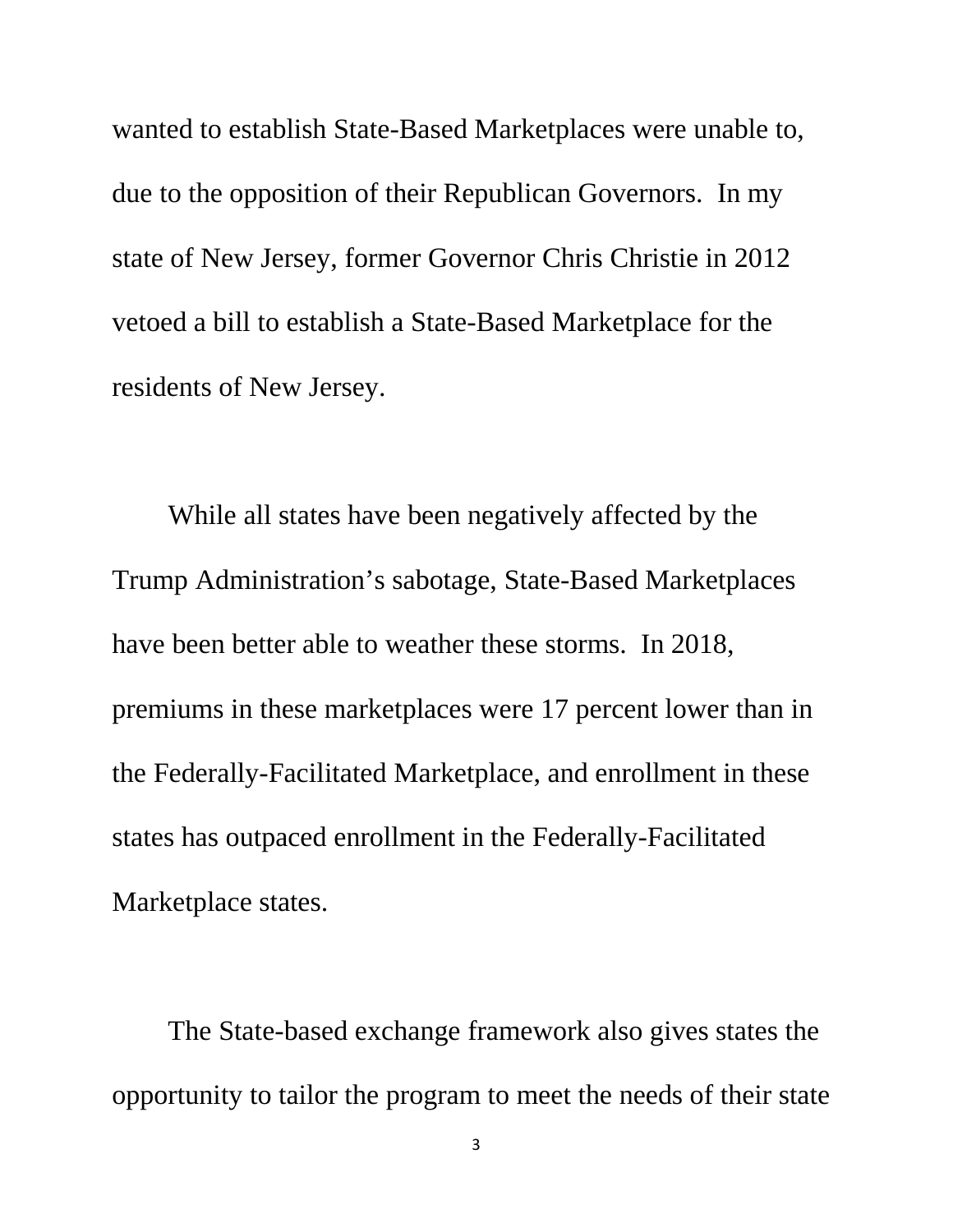residents. This bill provides us another opportunity to make health care more affordable.

Finally, we will consider a bill introduced by Ms. Craig and Mr. Peters to provide \$10 billion in reinsurance funding for states to set up their own reinsurance programs. States may also use this funding to provide financial assistance to help lower premiums and out-of-pocket costs for consumers, above and beyond the ACA's subsidies.

Reinsurance pays for the costs of people with serious medical conditions whose health care costs are significantly higher than the average person. This support helps reduce premiums throughout the individual market, making health care more affordable. Seven states have successfully implemented state-based reinsurance programs through the 1332 waiver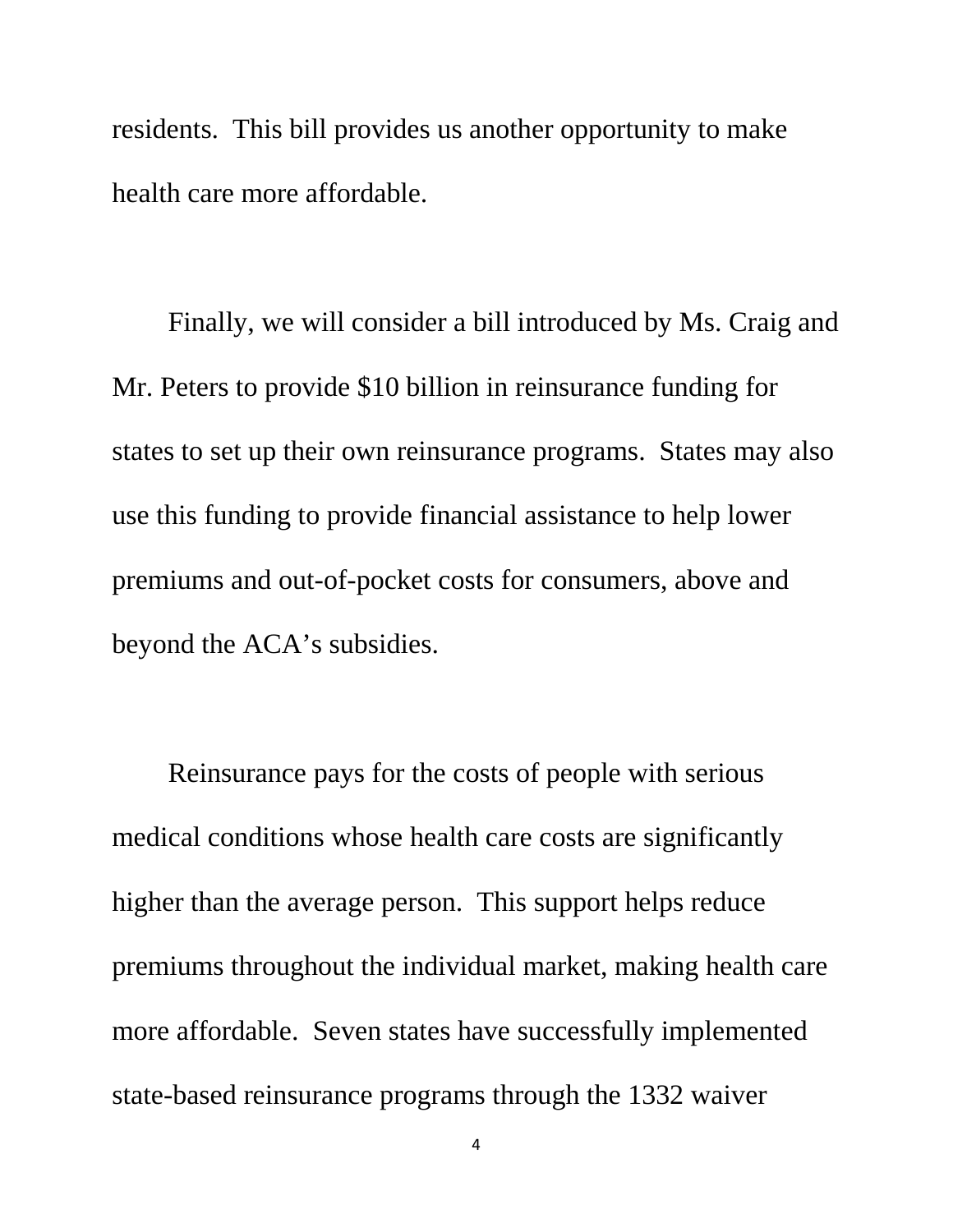program, including the state of New Jersey. These programs have significantly lowered premiums and have had widespread bipartisan support.

The bill that we are considering today would build upon the success of these programs, but the funding would come from the federal government. I believe that this is the right approach. A sustained federal commitment is needed in order to lower costs for residents of all 50 states and the District of Columbia. Like with the Medicare Part D program, reinsurance should be a permanent part of the individual market, and it should be a federal financial responsibility.

The bill that Ms. Craig and Mr. Peters have introduced is modeled after the reinsurance program that all the Republicans on this Committee supported in the repeal bill of last year. We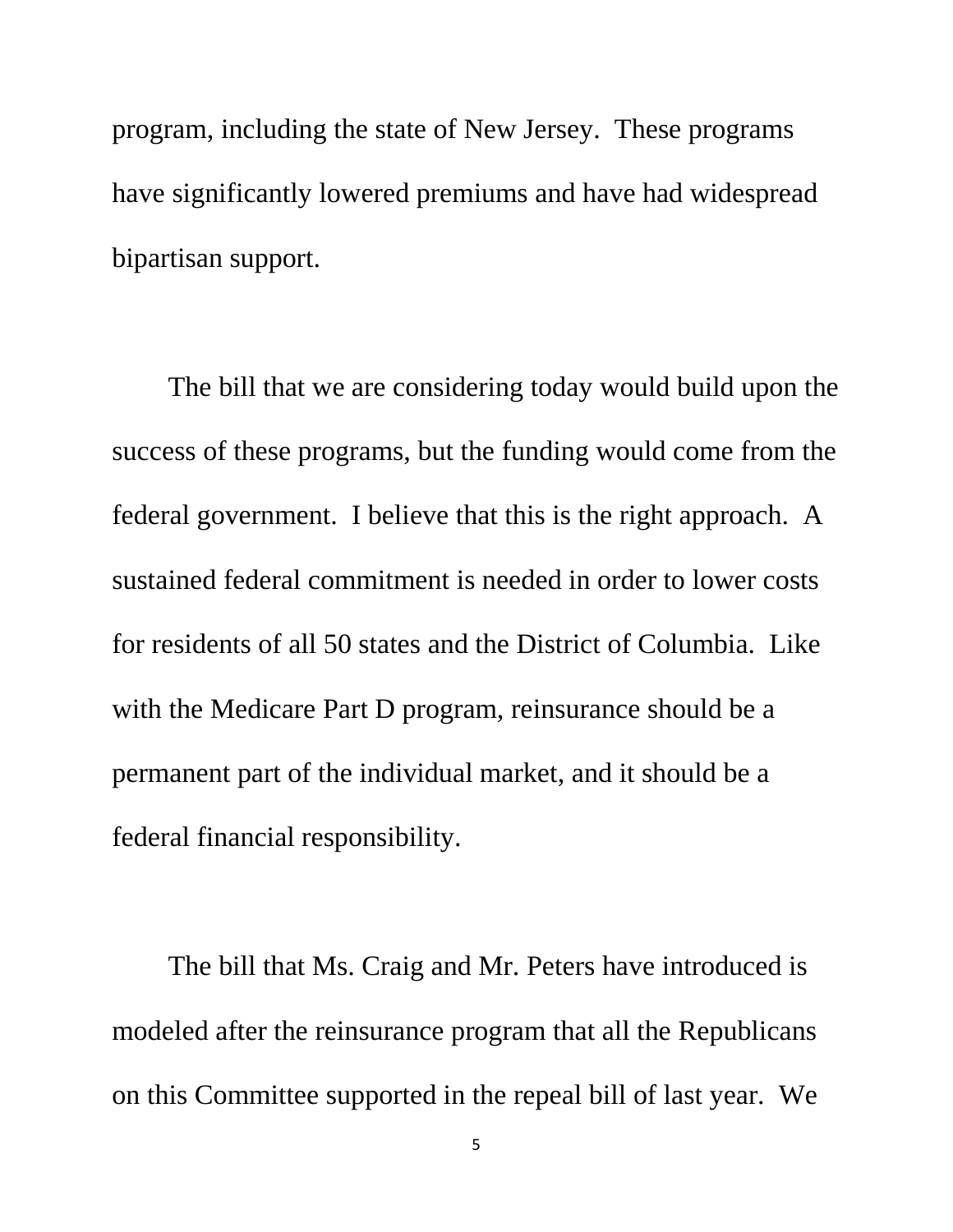all agree that Congress must take action to reduce costs for middle class consumers and we all agree that reinsurance is a good thing.

That's why I am disappointed that we were unable to get to bipartisan agreement on reinsurance. My colleagues on the other side of the aisle have made clear that they will not support any reinsurance bill without Hyde language.

There is no reason to drag Republican's anti-choice politics into this discussion. There is bipartisan consensus that reinsurance is effective in bringing down costs for middle class consumers. A number of states under Republican leadership, such as Maine, Maryland and Wisconsin happily took federal money for reinsurance without raising the issue of Hyde. We